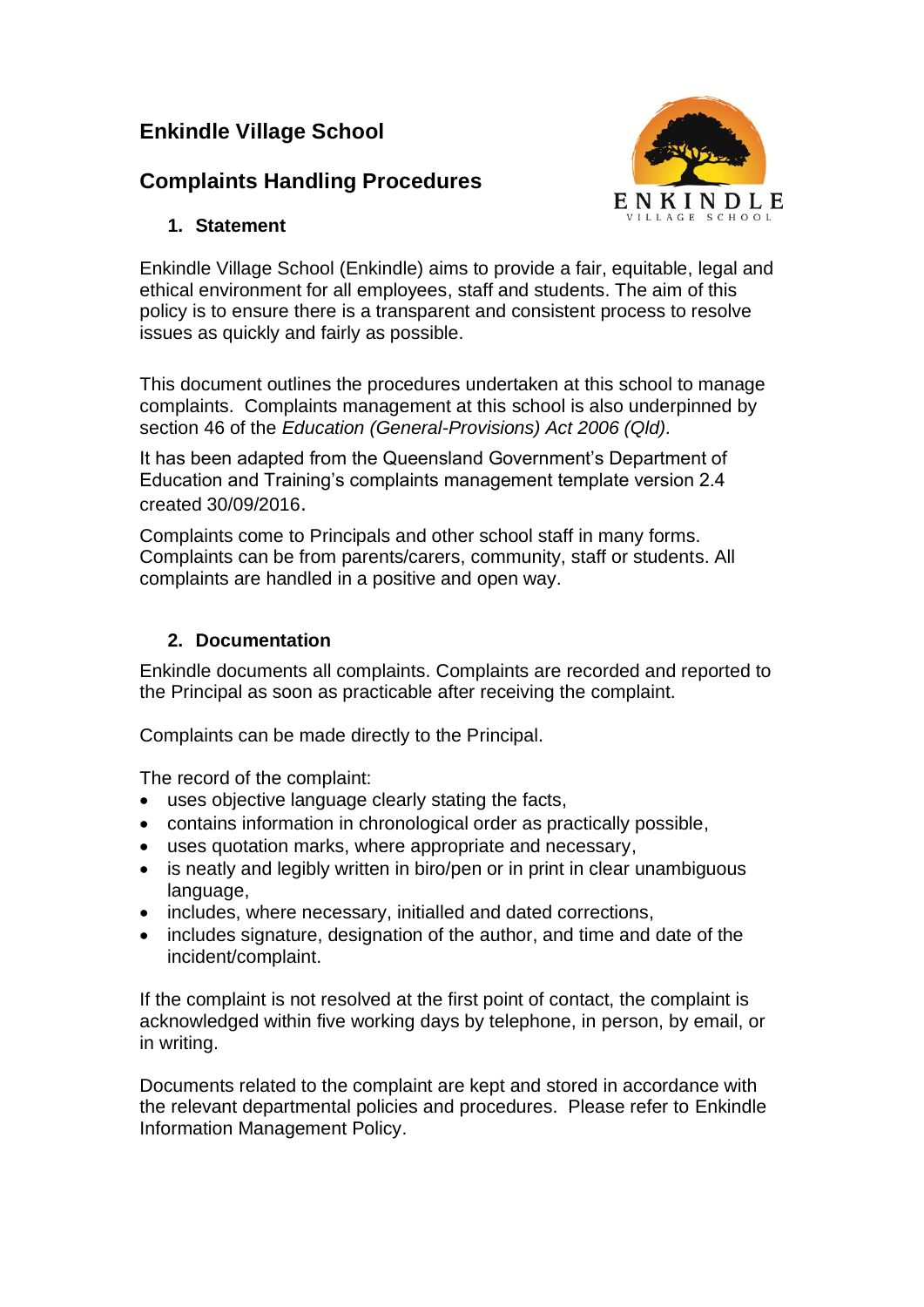# **3. Complaints Management Phases**

There are four key phases in handling a complaint, with the option of a fifth phase for review of a complaint outcome:

- Phase 1. Receiving and clarifying the complaint
- Phase 2. Deciding how to handle the complaint
- Phase 3. Finding out about the complaint
- Phase 4. Making a decision about the complaint
- Phase 5. Review

# **Phase 1 - Receiving and clarifying the complaint**

Any member of staff can receive a complaint.

All complaints are received in the following manner:

- being respectful and helpful,
- giving the person your undivided attention,
- not being defensive, apportioning blame,
- remaining positive,
- not perceiving anger as a personal attack.

When a staff member receives a verbal complaint they:

- listen carefully to the issues being raised,
- summarise the issues to clarify and check that they understand what the complainant is telling you,
- empathise and acknowledge the complainant's feelings,
- find out what the complainant wants to happen as a result of the complaint,
- tell the complainant that they may use the support of a third party in progressing the complaint, if they feel this is needed,
- resolve the complaint if possible, or assure the complainant that an appropriate staff member will address their complaint,
- advise the complainant what will happen with their complaint,
- thank them for their complaint.

Complaints are sometimes made with the assistance of an advocate, interpreter or by a third party (as agreed between the complainant and the principal). In this case staff will receive and clarify a complaint from more than one person.

Many complaints are resolved at the first point of contact with information and/or an explanation, together with an apology and recognition of the effect the situation has had on the person. Some complainants may also want an undertaking that action will be taken to prevent the problem recurring.

When the complaint is not resolved immediately, the complaint is referred to the principal as soon as is practicable.

A member of staff who receives a verbal complaint that is not resolved informs the complainant of the further options of: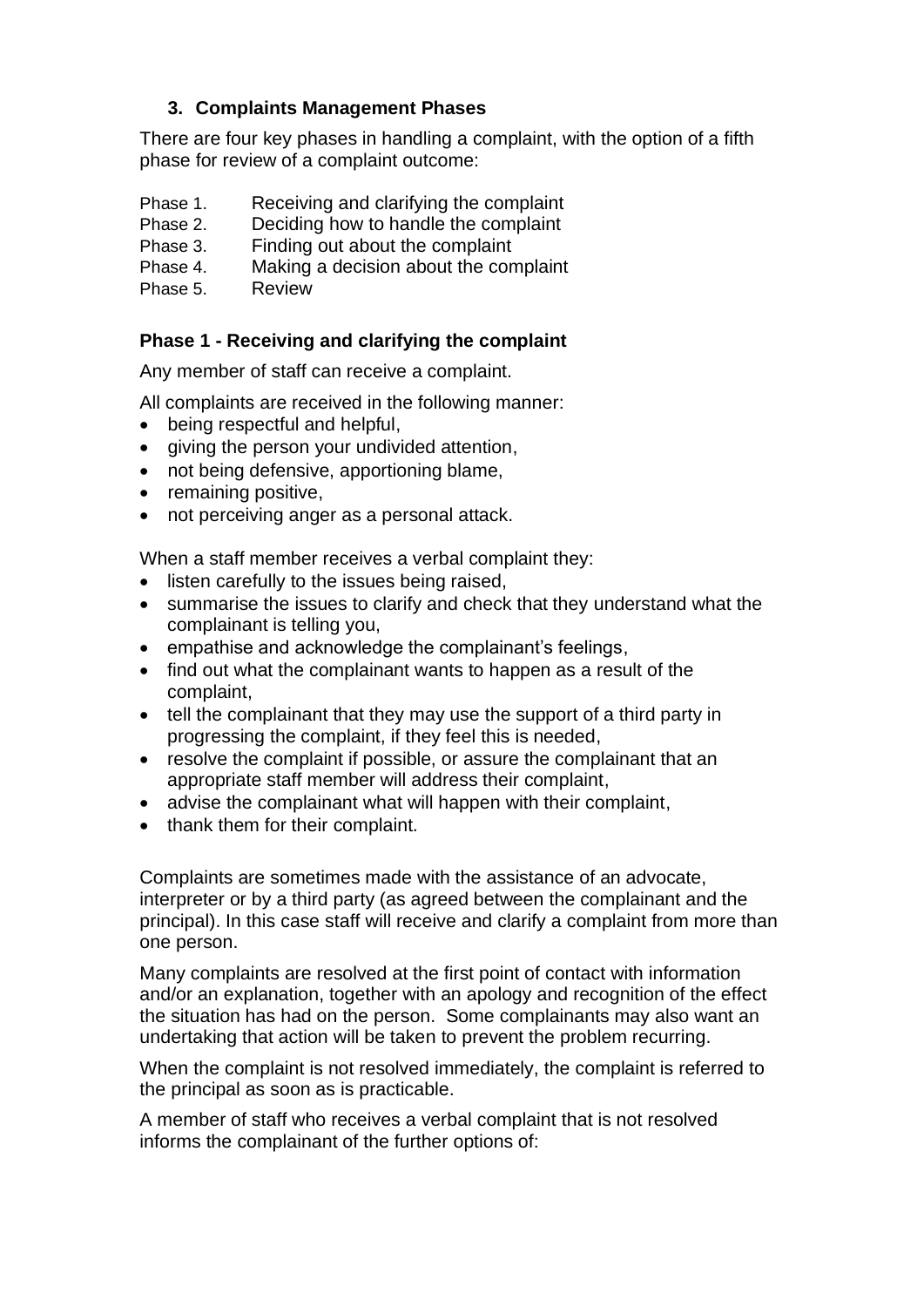- putting their complaint in writing, or,
- assisting the member of staff to record, in writing, the particulars of their complaint.

In general, if the complainant agrees to put the complaint in writing, the member of staff takes no further action unless or until a written complaint is received.

However, if the complaint relates to a report about harm (whether physical/emotional/sexual) of a student under 18 years, the process should be directed to the Enkindle Student Welfare Policy – all action will be as per legislated requirements and acted upon without delay.

Once the complainant indicates that they would like to register a formal complaint verbally, the member of staff makes a written outline of the issues concerned. The record is read to the complainant, with opportunity for appropriate amendments and the complainant is asked to sign, where possible, the written version of the complaint. The staff member also signs (indicating their personal designation) and dates the complaint.

No signature is required for verbal complaints taken over the phone, but the complainant is asked to provide verbal confirmation of the issues that have been recorded.

If a complainant refuses to sign or confirm a written recording of a verbal complaint, the staff member notes the refusal on the written complaint. The complainant is told that this refusal will be noted and that the process will be reliant on the staff member's interpretation and notes only. The complainant may not, at a later date, make another complaint based on a lack of satisfaction with this record of complaint.

# **Receiving a written complaint**

When a written complaint is received it is date-stamped and forwarded to the Principal.

## **Receiving an anonymous complaint**

When an anonymous complaint is received, the complainant is told of the possible limitations associated with making an anonymous complaint.

## **Phase 2 - Deciding how to handle the complaint**

## **When a staff member receives a complaint, they:**

- begin the process of making an assessment about a complaint from the moment the complaint is received,
- make an assessment in the first instance about whether the issue can be dealt with as a concern or a complaint,
- if they are not the principal, refer the complainant or the complaint to the Principal for addressing.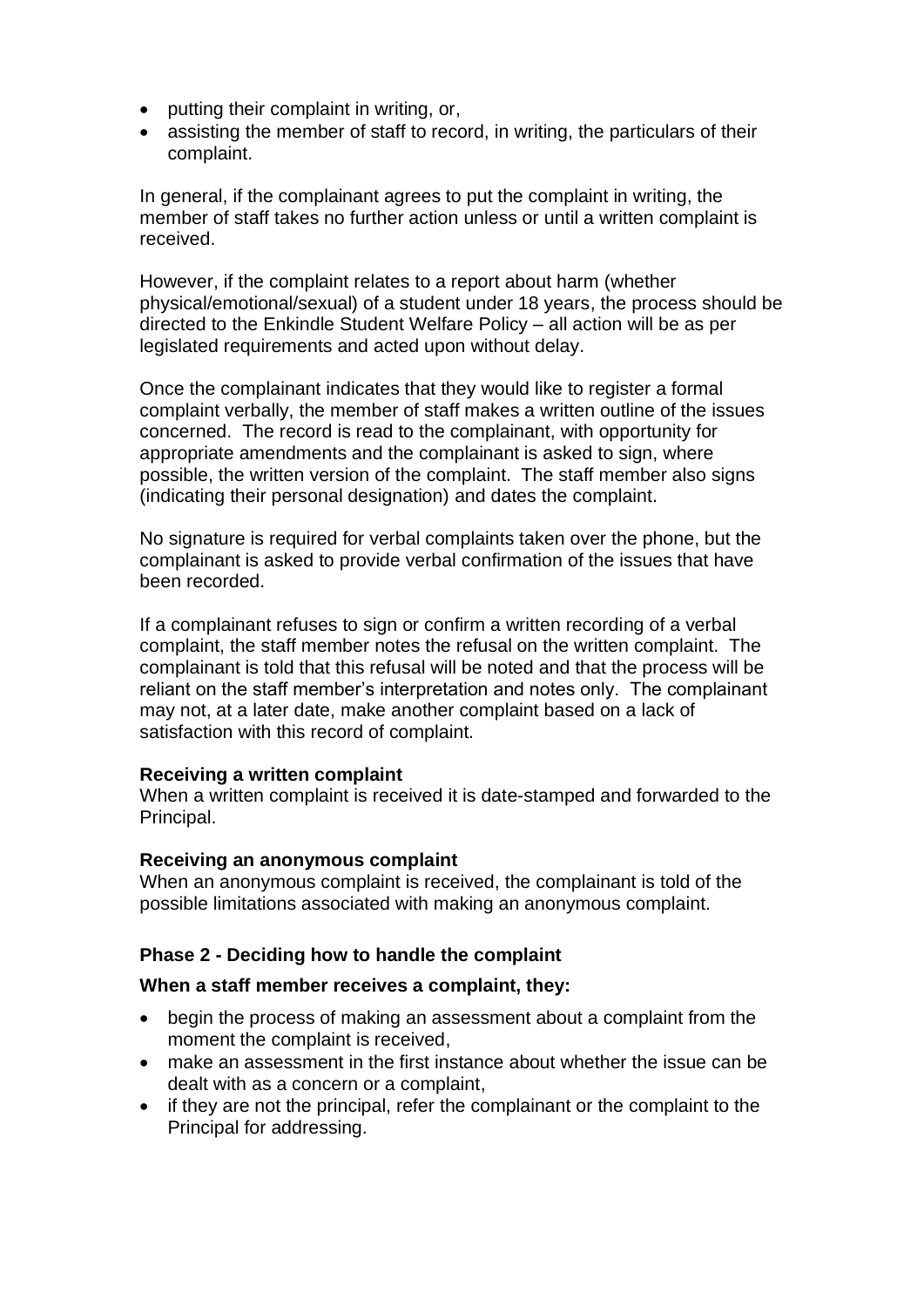## **The Principal decides whether to:**

- take no further action,
- attempt to resolve the complaint through resolution strategies such as mediation,
- refer the complaint to the relevant internal or external agency if required,
- initiate an investigation of the complaint, within the school, if further information is required.

## **Co-ordination of complaints**

The Principal has the final responsibility for the management of all complaints that relate to school management issues under his/her jurisdiction. The complaint can be referred to another staff member in the school for action (for example, the Deputy Principal, Business Services Manager or nominated staff member).

# **Record of complaint**

The Principal ensures that records of a complaint and any referral of a complaint are kept for either internal or external review.

# **Phase 3 - Finding out about the complaint**

The Principal or delegate gathers all the necessary facts about the complaint while keeping in mind the principles of natural justice of all parties concerned.

## **The Principal or delegate investigates complaints by:**

- collecting and analysing information relevant to the matter,
- working collaboratively with all people involved,
- finding the facts relating to the matter,
- identifying any contributing factors to the matter,
- consulting the relevant *DET Procedure Register* on issues that relate to the complaint,
- documenting the investigation report or outcome.

# **Phase 4 - Making a decision about the complaint**

Based on the facts gathered in Phase 3 about the complaint, the Principal or delegate makes a decision on the complaint.

## **Notifying the complainant of the decision**

Within 28 days of the receipt of the complaint, the Principal provides the complainant with either:

- a written response, including reasons for the decision, or,
- a written notification that their complaint has been referred to an internal or external agency.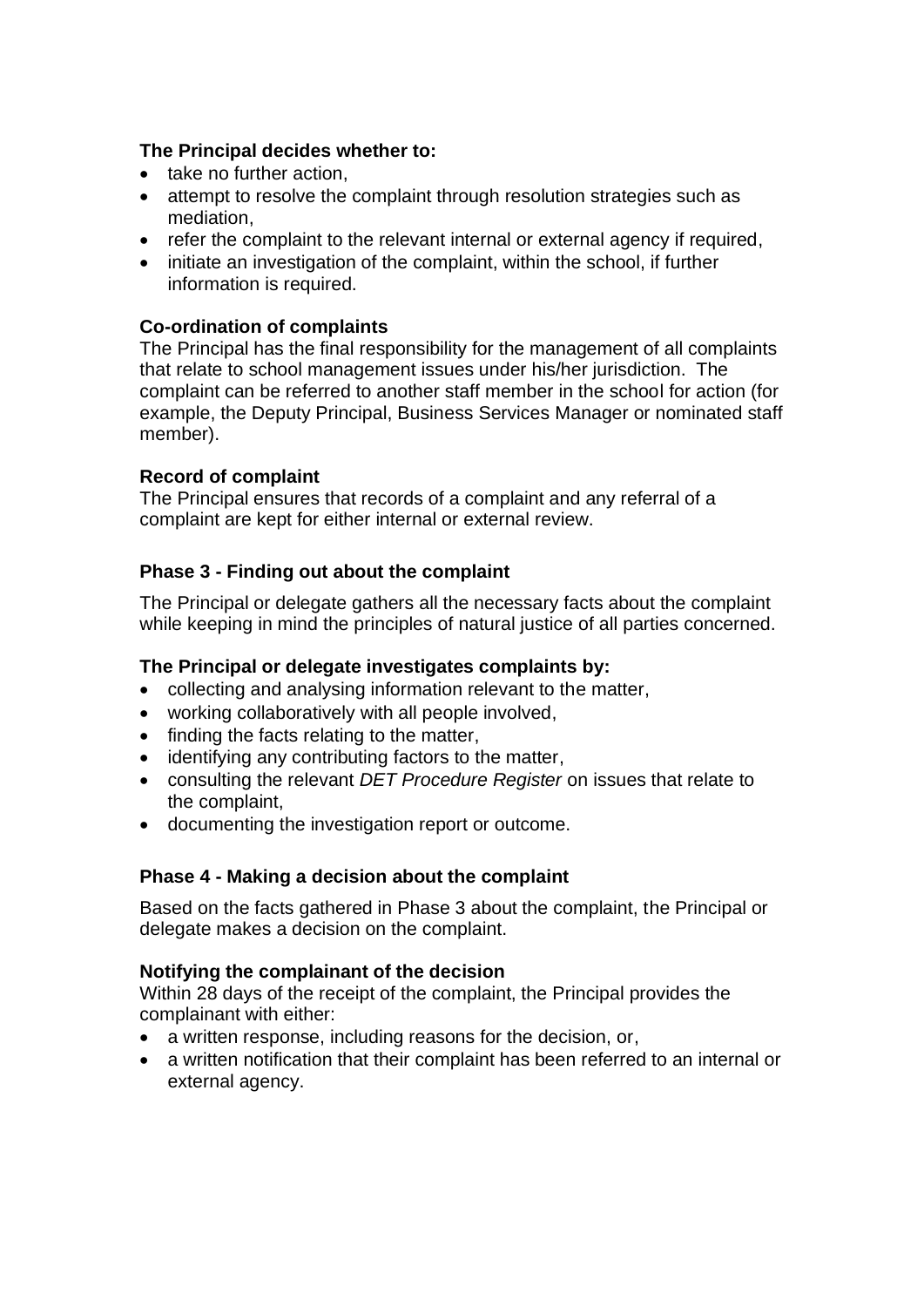## **Phase 5 Review Phase**

If the complainant is not satisfied with this response, they are encouraged to discuss it further with the school Principal, or to pursue the matter with external authorities if they wish.

The Governing body of Enkindle Village School, *The Townsville Independent School Association* can be contacted with a complaint through: committee@tisai.com.au

The Non-State School Accreditation Board can be contacted if a complainant is not satisfied with an outcome.

The Board's responsibilities under the *[Education \(Accreditation of Non-State](https://www.legislation.qld.gov.au/browse/inforce)  [Schools\) Act 2017](https://www.legislation.qld.gov.au/browse/inforce)* (the 'Act') include, but are not limited to, monitoring whether non-State schools continue to comply with the requirements for accreditation, and if relevant, eligibility for government funding, under the [Act.](https://www.legislation.qld.gov.au/browse/inforce)

The Board also receives and deals with complaints relating to its own performance and its statutory functions. The Board welcomes feedback as an effective and valuable tool in staff and business development enabling it to continually work to improve service delivery.

The Board prefers written submission of compliance concerns and complaints, but will also accept verbal communication. Submissions can be lodged online, by email, post or telephone and may be made anonymously. Reasonable assistance will be provided to concerned parties and complainants if required. This assistance may include help with writing a compliance concern or complaint or by providing services for people with hearing or speech impairments.

For more details about the Board's compliance concern and complaint management processes, please see the following:

https://nssab.qld.edu.au/Complaints/index.php

If at any stage throughout the process if the matter is considered an emergency, legal, ethical or safety issue, Enkindle staff are encouraged to use their best judgement to expedite the complaint process.

# **4. Version Control**

## *Approval Details*

| <b>Policy Sponsor</b> | Kiri Pearce - Principal |
|-----------------------|-------------------------|
| Approval authority    | Management Committee    |
| <b>Version Number</b> |                         |